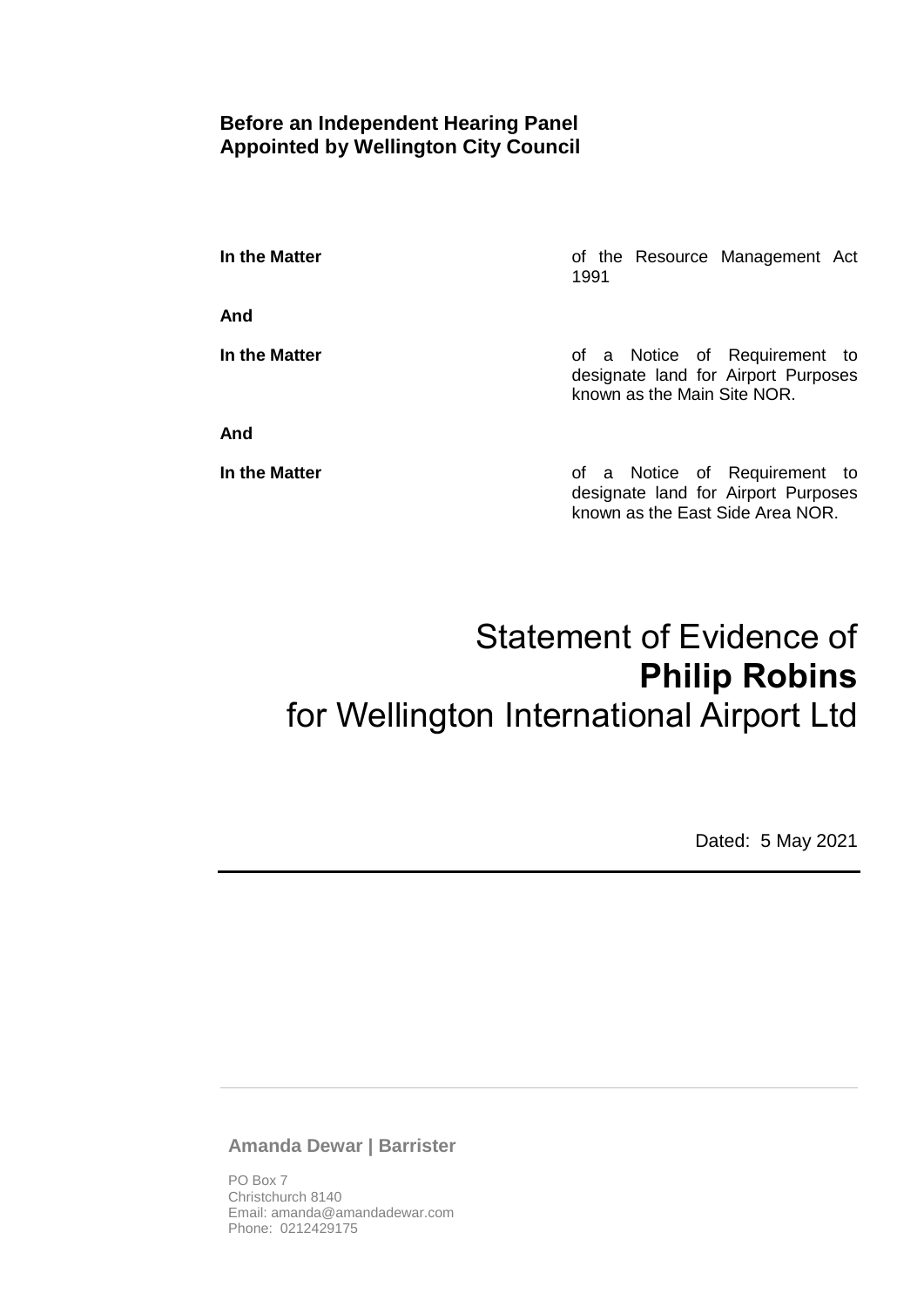# **TABLE OF CONTENTS**

| EAST SIDE AREA NOR - GEOTECHNICAL CONSIDERATIONS 3 |  |
|----------------------------------------------------|--|
|                                                    |  |
|                                                    |  |
|                                                    |  |
|                                                    |  |
|                                                    |  |
| SUMMARY OF OPTIONS AND RECOMMENDATIONS 11          |  |
| EARTHWORKS AND CONSTRUCTION MANAGEMENT 11          |  |
|                                                    |  |
|                                                    |  |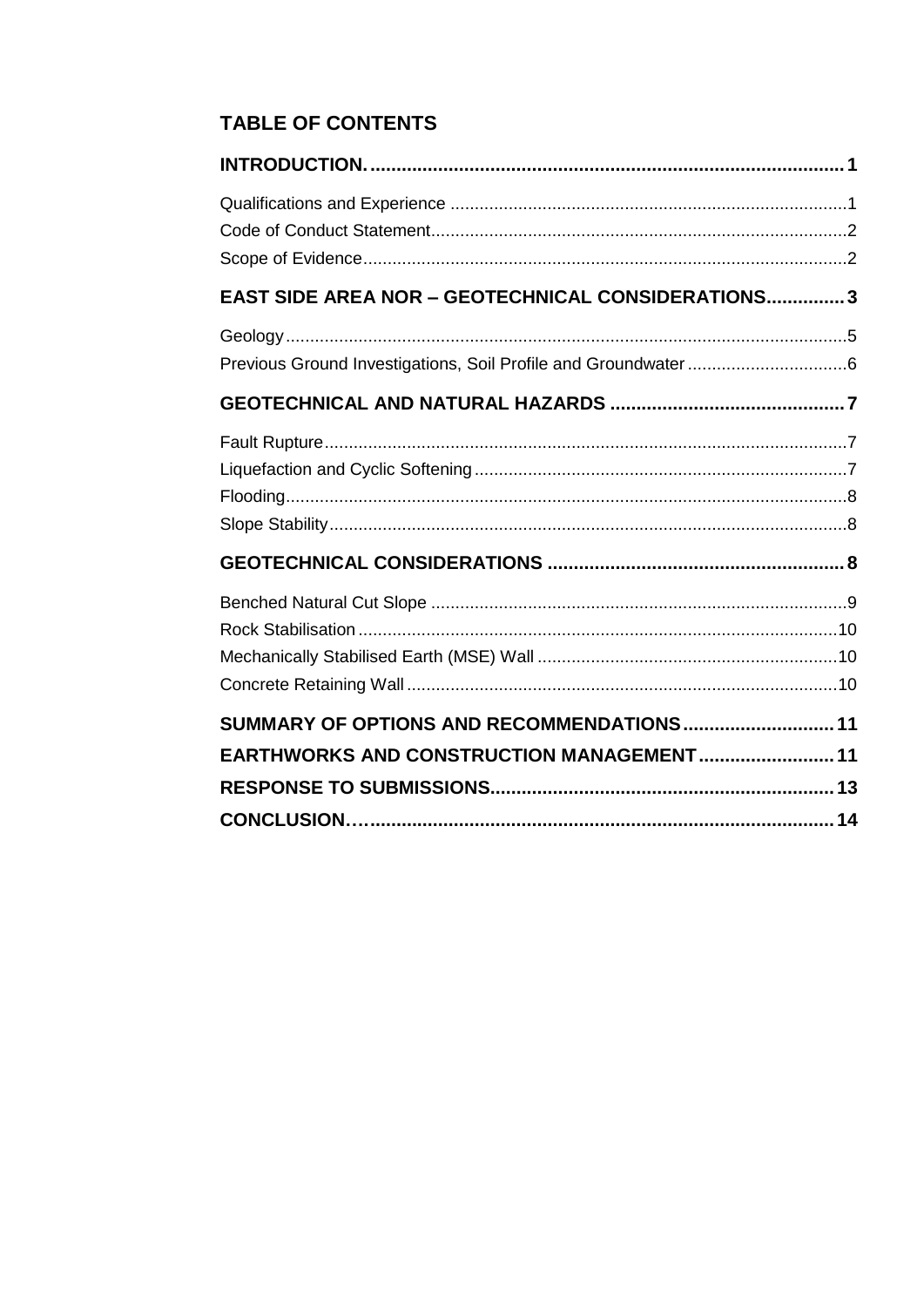# <span id="page-2-0"></span>**INTRODUCTION**

#### <span id="page-2-1"></span>**Qualifications and Experience**

- 1. My full name is Philip Norman Robins. I am a Technical Director in Beca Limited's (**Beca**) Geotechnical Group based in Wellington.
- 2. I hold a Bachelor of Science in Civil Engineering from the University of Natal, South Africa (1990) and a master's degree in Civil Engineering, Geotechnical from the University of California at Davis (2000). I have over 30 years' experience in geotechnical and civil engineering and have provided geotechnical advice on a wide variety of civil, commercial, industrial, and land development projects in many parts of New Zealand, Australia and further afield.
- 3. I am a Member of the New Zealand Geotechnical Society (NZGS) and past Chair of the NZGS. I am a New Zealand Chartered Professional Engineer (CPEng) and a Fellow of Engineering New Zealand (FEngNZ).
- 4. With respect to the sites subject to the Notices of Requirement (NOR) I have;
	- a) Provided geotechnical advice for the Professional Services FY18/19 AGS Building, Wellington International Airport Ltd, New Zealand, June-August 2018 (Beca Ltd)
	- b) Led a geotechnical desktop study for the slope behind the Aviation Ground Services (AGS) building at Wellington Airport Ltd. The desktop study included a qualitative assessment of the rockfall hazard and presented options for slope remediation to provide access to the storage area between the slope and building.
	- c) For past 8 years, I have either led or been involved in numerous major infrastructure projects within the greater Wellington area, including Transmission Gully and the MacKays to Peka Peka Expressway (a Road of National Significance). As part of M2PP Expressway Project, I led the design and delivery of the Te Kãkãkura Retaining Wall, a 11m high split retaining wall which was recently awarded a 2017 Concrete Landscape Award Commendation in recognition of "a landscape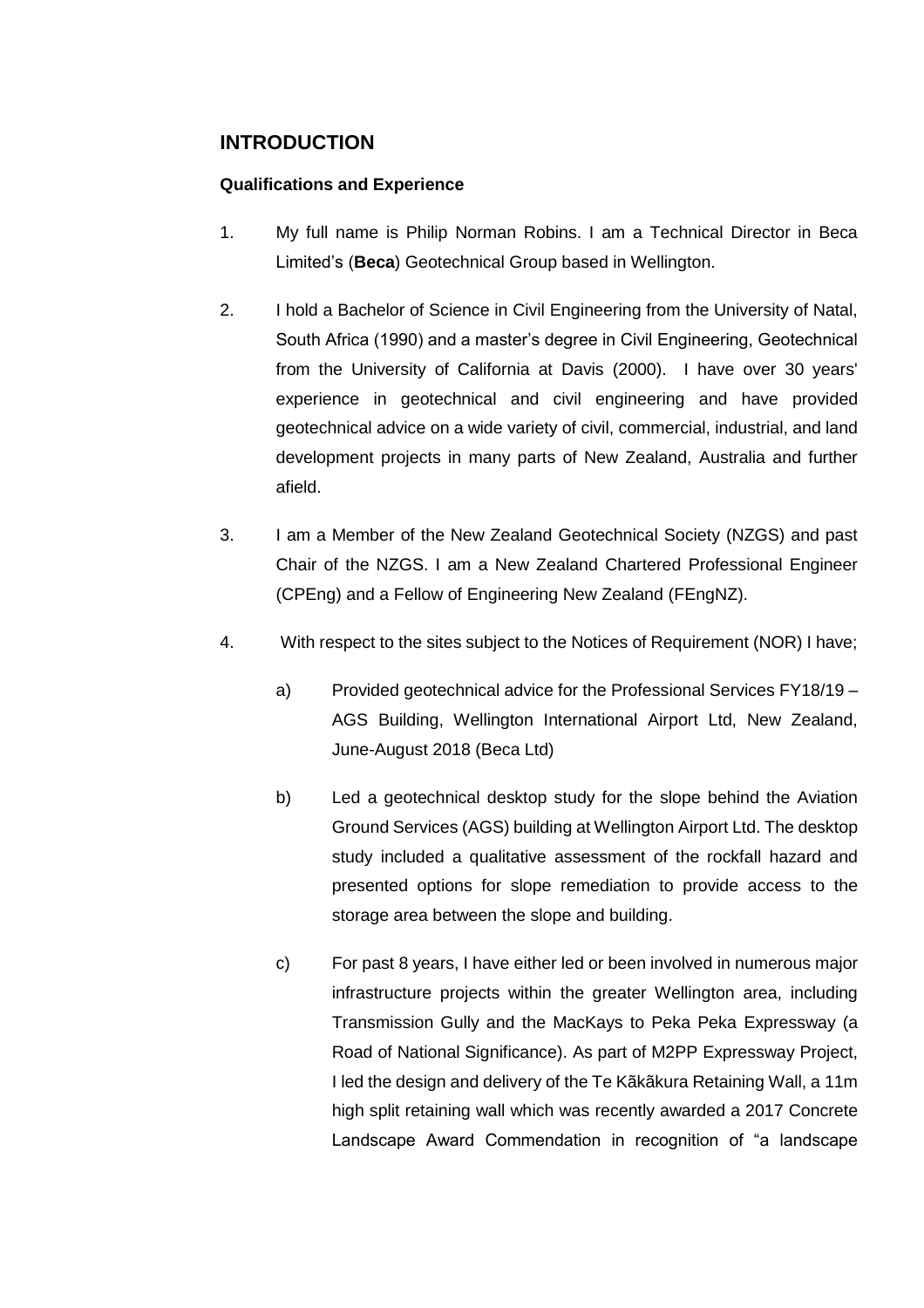project outstanding achievement in the advancement of concrete practice in design, construction, rehabilitation or research".

d) Provided geotechnical advice and risk assessments for the ANZAC and Kerry's Wall Slips following closure of the Manawatu Gorge road due to slips in April 2017. I provided geotechnical services which included assessment work to better understand the ongoing risk of slope instability at a site west of the gabion wall known as 'Kerry's Wall' which had failed in April, and survey monitoring suggested was experiencing continued movements.

#### <span id="page-3-0"></span>**Code of Conduct Statement**

5. While this is not an Environment Court hearing, I nonetheless confirm that I have read the Code of Conduct for Expert Witnesses issued as part of the Environment Court Practice Notes. I agree to comply with the Code and am satisfied that the matters which I address in my evidence are within my field of expertise. I am not aware of any material facts that I have omitted which might alter or detract from the opinions I express in my evidence. I understand that I have an overriding duty to assist the hearing in an impartial manner and that I am not an advocate for the party which has engaged me.

#### <span id="page-3-1"></span>**Scope of Evidence**

 $\overline{a}$ 

- 6. I have been asked by Wellington International Airport Limited (**WIAL**) to provide evidence in relation to the likely earthworks and retaining wall options and the viability of the proposed earthworks and retaining solutions. My evidence draws from a desk top study prepared by Beca and summarised in a memorandum<sup>1</sup> which was prepared in response to a further information request from Wellington City Council (**WCC**).
- 7. In preparing this evidence, I have reviewed the following (in so far as they are relevant to my area of expertise):
	- (a) The two NOR and associated Assessment of Environmental Effects (**AEE**) documents;

<sup>1</sup> Beca (2020): WIAL Master Grading Retaining Wall - Geotechnical Desktop Study (Revised), prepared for WIAL, dated 28 September 2020.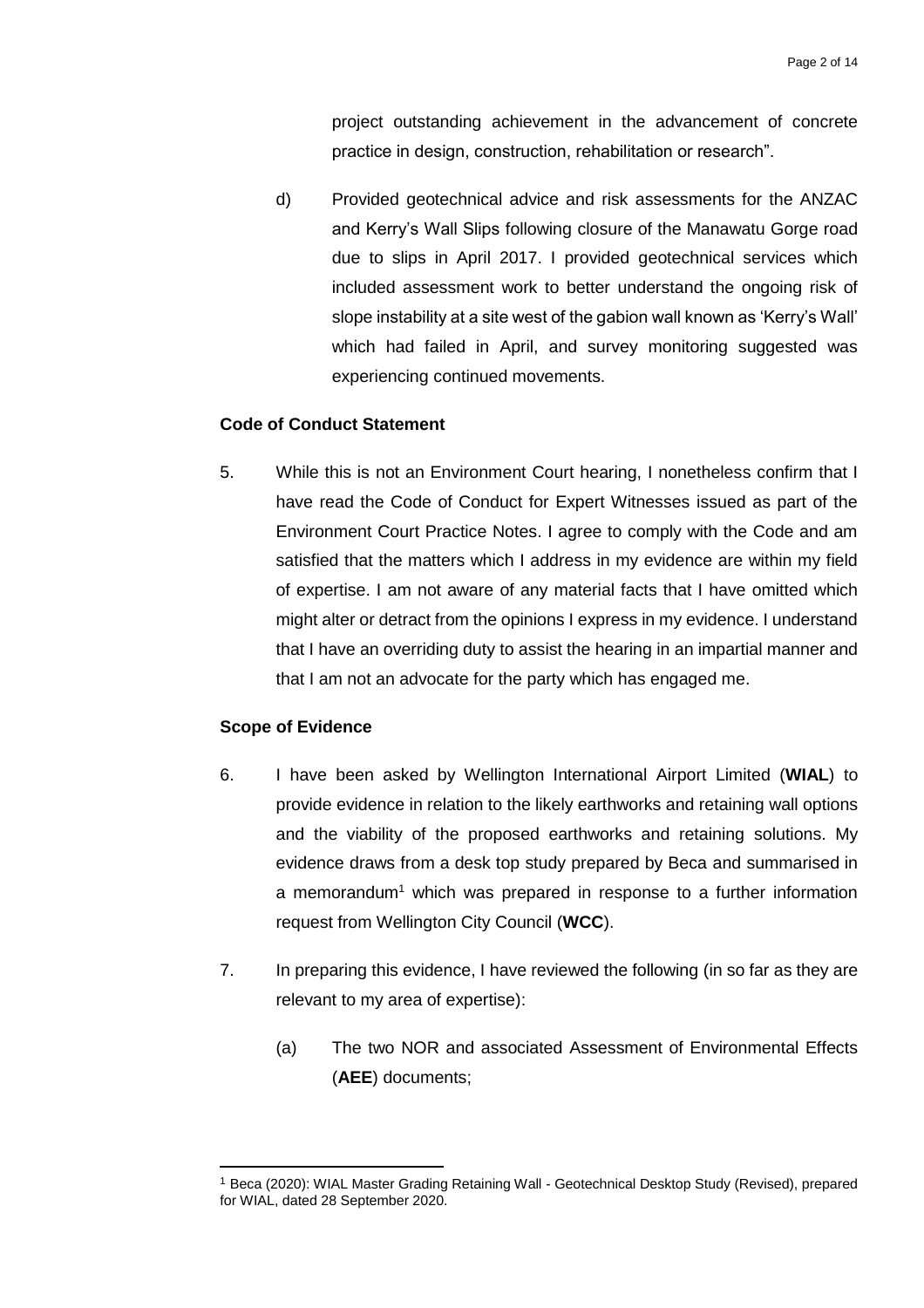- (b) Some information provided by WIAL in response to requests issued by Council for each NOR;
- (c) Evidence of other WIAL witnesses.;
- (d) The Council's section 42A report;
- (e) Submissions that pertain to geotechnical and earthworks issues.
- 8. My evidence discusses the following:
	- (a) Overview of the geology of the area;
	- (b) Ground investigations and likely subsurface conditions;
	- (c) Proposed retaining wall and earthwork requirements;
	- (d) Geotechnical and natural hazards \considerations;
	- (e) Constructability.

#### <span id="page-4-0"></span>**EAST SIDE AREA NOR – GEOTECHNICAL CONSIDERATIONS**

- 9. Wellington International Airport Ltd (**WIAL**) released their 2040 Masterplan publicly in October 2019. The Masterplan focuses on development of the airfield and terminal to increase capacity up to 12 million passengers per annum (**MPPA**). The development anticipates moving international operations to a new terminal at the southern end of the existing terminal, and long-term expansion of apron areas east, into land previously occupied by the Miramar Golf Course.
- 10. Beca Ltd was commissioned by WIAL to develop a 3D Master Grading Model outlining the geometric design of the proposed layout of the proposed apron expansion. The model enables consideration of geometric requirements for finished surface geometries and outlines the anticipated earthworks depths and volumes including impacts on existing trunk services. The proposed eastern expansion requires a cut-volume of approximately 480,000m<sup>3</sup> to reach the finished surface level with an additional cut to of 110,000m<sup>3</sup> required to reach pavement foundation level. I understand that this work would be very unlikely to occur all in one go, as WIAL intends to progressively develop the site over time as demand increases.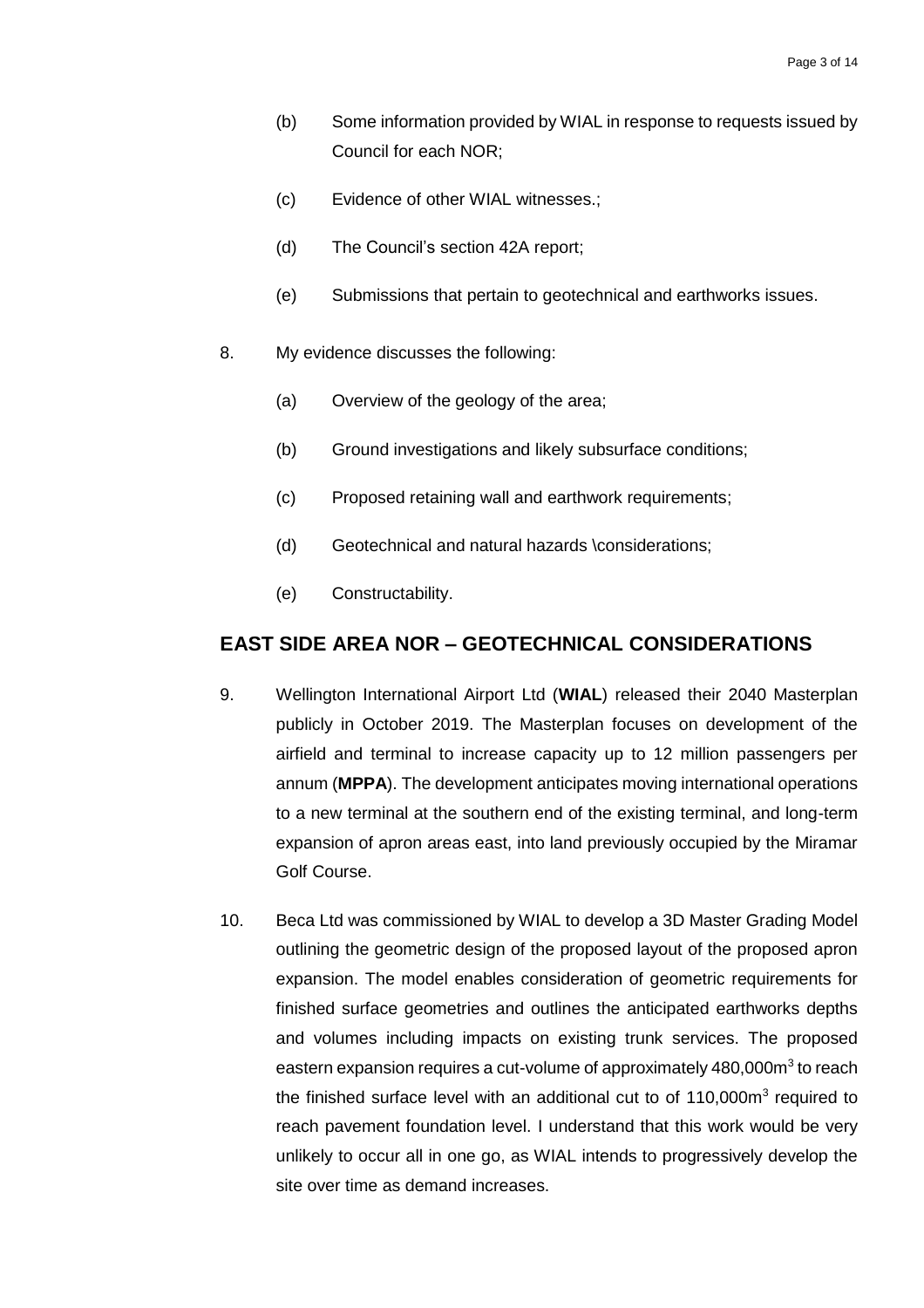11. Concept drawings show the expansion extending to the toe of the hillslopes to the south-east of the existing airfield resulting in cut slopes within landscape buffer zones as indicated in **Figure 1**.



*Figure 1: Concept cut slopes along the south east boundary.*

- 12. The cut slopes are likely to be about 500m long overall and consist of three segments: a 80m east-west aligned segment below the Moa Point access road crossing a ~20° northeast facing slope, a 260m southwest-northeast aligned segment along the toe of a northwest facing slope of about 20° to 30°, and a 160m south-north aligned segment.
- 13. Along the east-west aligned segment the cut slope may be up to about 50m in vertical height. **Figure 2** shows the cut slope which has a proposed batter angle of about 1 Horizontal to 1 Vertical (1H:1V) overall.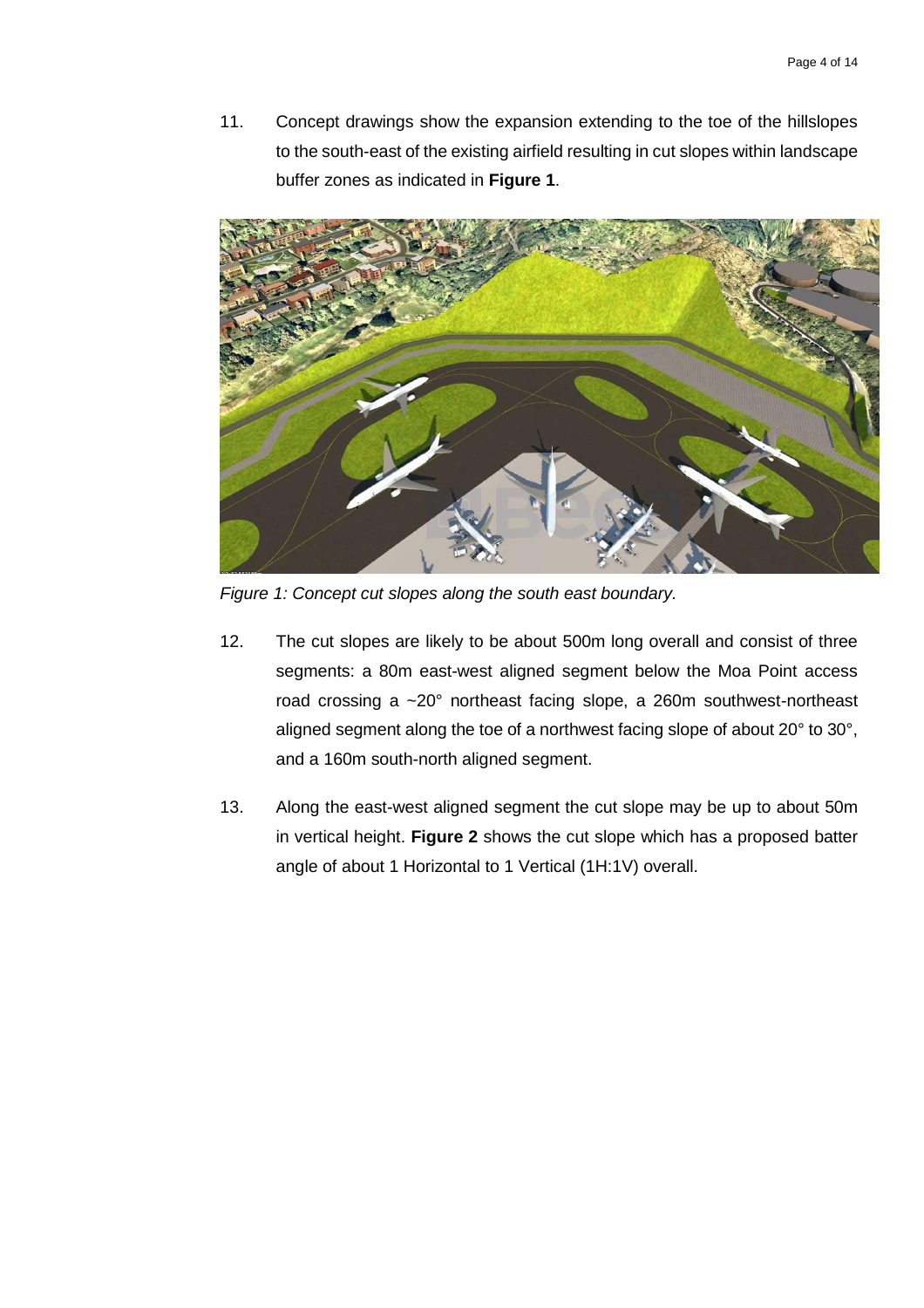

*Figure 2: Concept of the proposed maximum cut slope (approximately 1:1)*

14. In response to a further information request from the WCC, Beca was asked to conduct a desk-top study examining potential options for treating or retaining the higher cut-slopes.

#### <span id="page-6-0"></span>**Geology**

15. The 1:250,000 published geological map of the Wellington region (Begg & Johnston, 2000) shows the area is underlain by Holocene (deposited in the last 10,000 years) shoreline deposits of marine gravel, sand, mud, and beach ridges. The hillslopes immediately behind the golf course are fine-grained metamorphosed sandstone (greywacke) interlayered with mudstone (argillite), known as Wellington Greywacke. Colluvium (slope debris) mantles the surface of the hillslope and colluvial wedges occur at the toe of the slopes. The location of beach deposits, colluvium and greywacke in relation to the proposed cut-slope is uncertain due to the scale of the geological map and the cover of colluvium.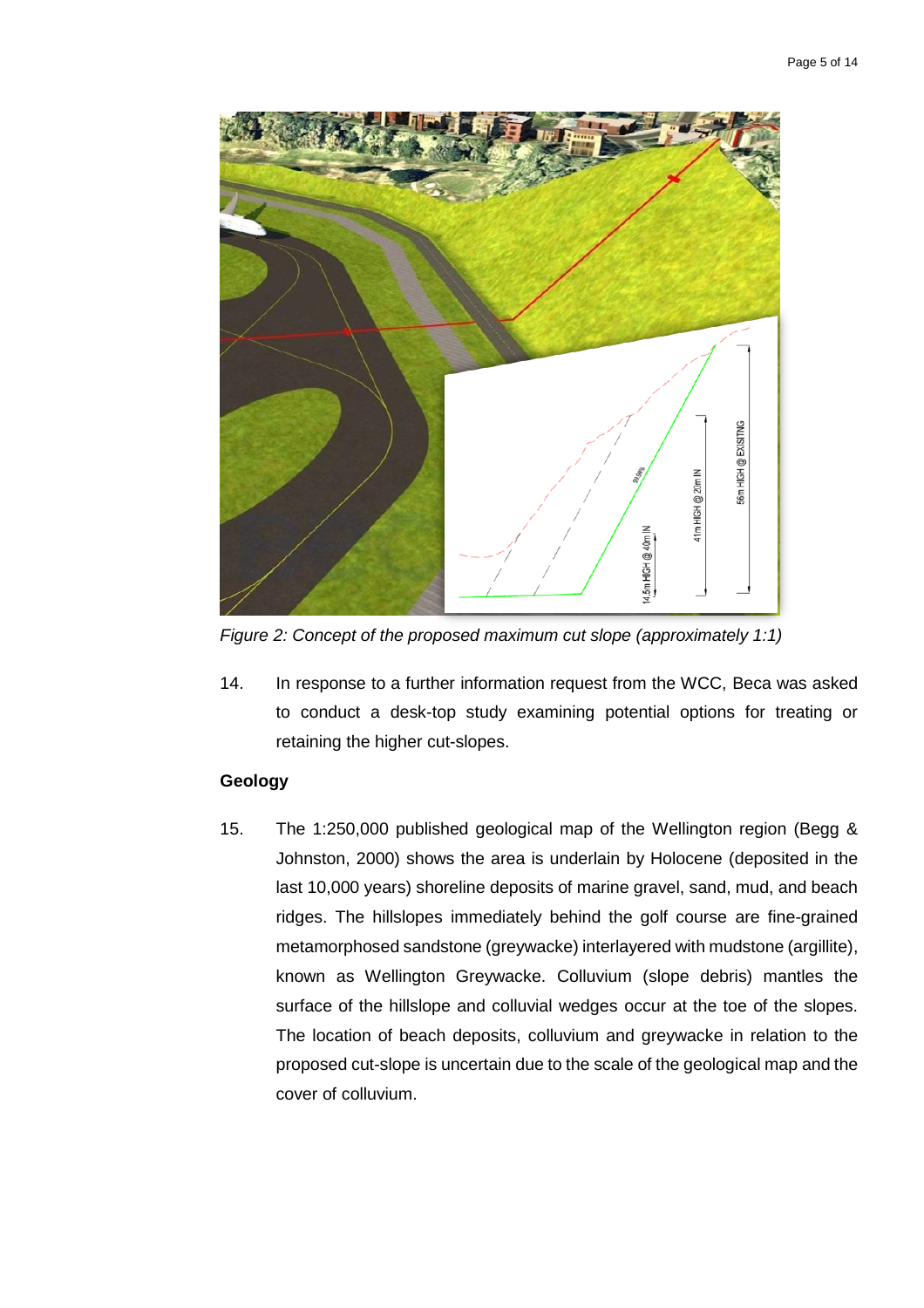#### <span id="page-7-0"></span>**Previous Ground Investigations, Soil Profile and Groundwater**

16. Previous ground investigations in the area of the proposed cut-slope were collated from a review of the New Zealand Geotechnical Database (**NZGD**), and internal Beca reports. Investigations were previously completed for the waste-water treatment facility immediately south-west of the site, as outlined in Beca Stevens (1990)<sup>2</sup>. Approximate locations of the investigations are shown in **Figure 3**.



*Figure 3: Mapped geologic units and previous geotechnical investigations.*

- 17. The investigations undertaken by Beca Stevens suggest that the south end of the golf course is underlain by fill of varying thicknesses, and colluvium, underlain by *in-situ* greywacke. Investigations have not been performed across the remainder of the site, but it is expected that the remainder of the site will also be underlain by fill over Holocene sands, colluvium, and/or greywacke. The thickness of these deposits and depth to greywacke will be variable and cannot be determined without location-specific geotechnical investigation. I understand such investigations will be carried out in the future.
- 18. Depth to groundwater was recorded in piezometers installed as part of the Beca Stevens (1990) investigations. Monitoring indicates that groundwater was encountered at 5m to 7m below ground level and approximately follows the ground contour (equating to RL 4m and RL 14m in terms of the Wellington 1953 datum). The large difference is due to one piezometer being within the and colluvium the other within greywacke.

 $\overline{a}$ 

<sup>2</sup> Beca Steven (1990): Geotechnical Investigation Proposed Sites A and B Wellington Sewage Treatment Plant.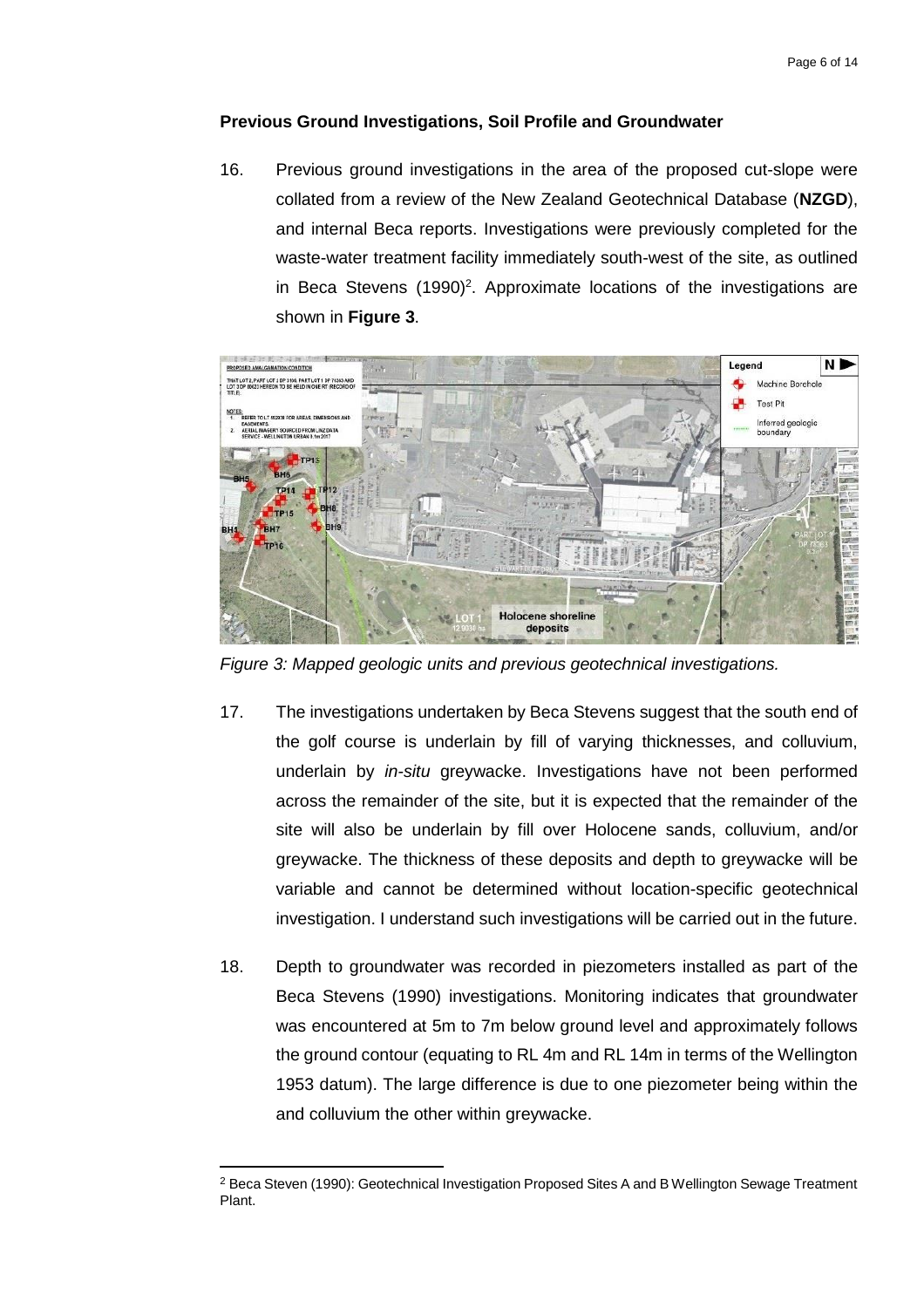# <span id="page-8-0"></span>**GEOTECHNICAL AND NATURAL HAZARDS**

#### <span id="page-8-1"></span>**Fault Rupture**

- 19. The Institute of Geological and Nuclear Sciences' (**GNS**) Active Faults Database identifies the Evans Bay Fault as trending north-to-south through Evans Bay approximately 1 km west of the site. The fault is considered 'active' because there is evidence for late Quaternary displacement (Begg and Mazengarb, 1996). Barnes et al (2018) estimate the fault has experienced one sea-floor rupturing earthquake in the past 10,000 years and is capable of generating magnitude (Mw) > 7 earthquakes.
- 20. The active Wellington Fault is located approximately 8 km west of the site. It is anticipated that a rupture of the Evans Bay or Wellington Fault would result in very strong ground shaking at the site. The shaking intensities would need to be evaluated and considered in the design.

#### <span id="page-8-2"></span>**Liquefaction and Cyclic Softening**

 $\overline{a}$ 

- 21. Liquefaction may occur in loose saturated sandy soils as earthquake-induced cyclic shearing causes pore-water pressures to increase and exceed confining pressures resulting in a loss of soil strength. Liquefied soils may be transported downslope towards riverbanks or coastlines resulting in large lateral displacements at the ground surface. Surface effects of liquefaction include differential settlements due to the densification of the affected sandy layers and loss of material to the surface.
- 22. Soft clayey soils may additionally cyclically soften during earthquake induced shaking resulting in a loss of soil strength. Cyclic softening typically results in a number of liquefaction-like consequences including differential settlements of the ground surface. The Greater Wellington Regional Council (**GWRC**) Liquefaction Potential Map (Dallow et al., 2018<sup>3</sup>) indicates that the Holocene beach deposits beneath part of the site have a moderate risk of liquefaction.
- 23. The surrounding hillslopes are not considered susceptible to liquefaction.

<sup>3</sup> Dellow, G.D.; Perrin, N.D.; Ries, W.F. 2018 Liquefaction hazard in the Wellington region. Lower Hutt, N.Z.: GNS Science. GNS Science report 2014/16. 71 p.; doi:10.21420/G28S8J.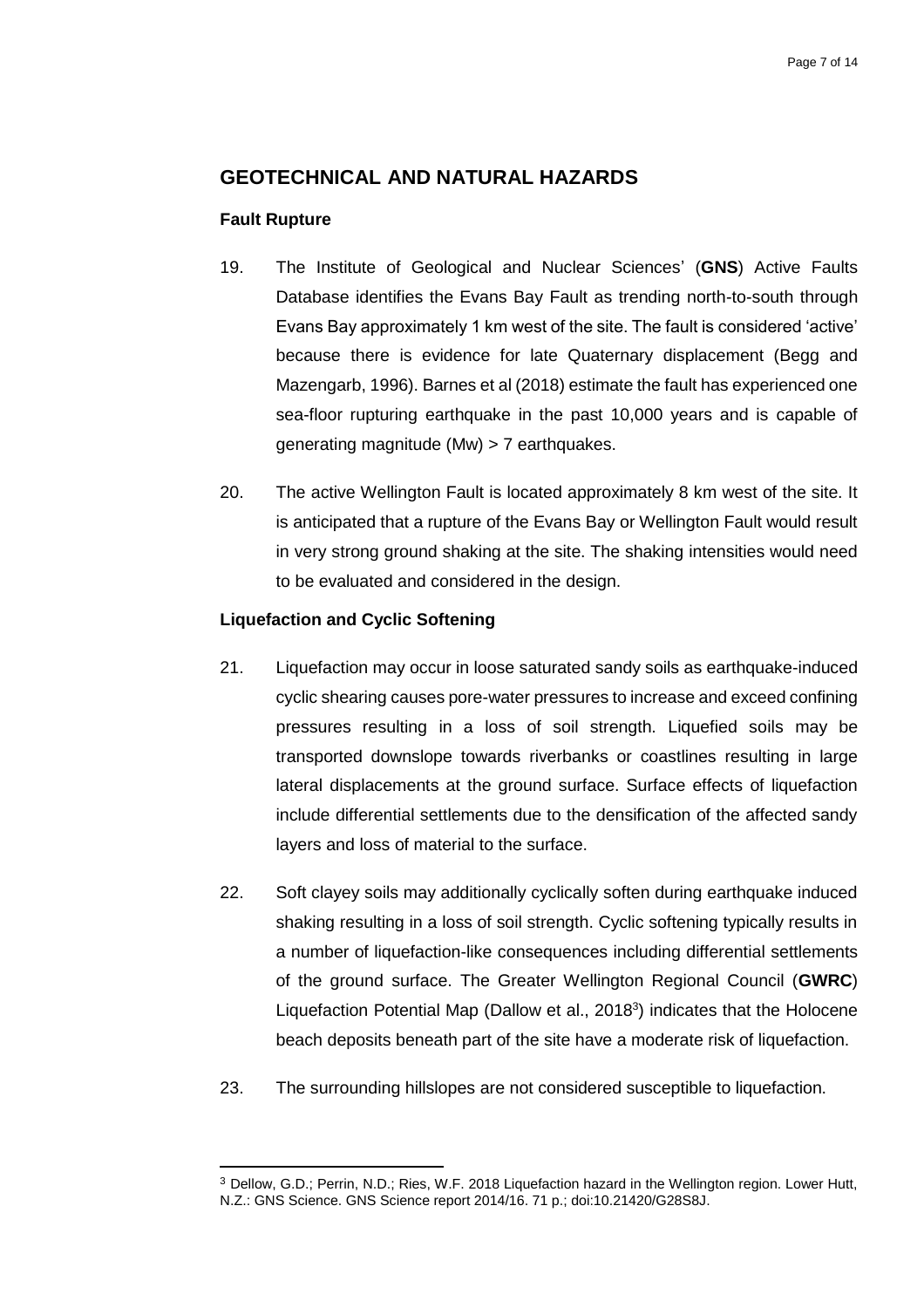24. The risk of liquefaction effects to the cut slopes, and any proposed retaining structures needed to mitigate this risk, must be considered during design.

#### **Tsunami**

- 25. Tsunami have previously affected Wellington Harbour, including a 2.5 m high wave recorded at Lambton Quay following the 1855 Wairarapa earthquake (GeoEnvironmental Consultants, 2001<sup>4</sup> ). The Wellington Region Emergency Management (WREMO) Tsunami Evacuation Map shows the site as within the 'Yellow Self-Evacuation Zone'. The zone is modelled as being inundated under local source tsunamis with an Annual Exceedance Probability of 0.17, corresponding to a 6000-year return period and a maximum travel time of 1 hour. Possible wave heights are thought to be in excess of 10m.
- 26. Potential impact of a tsunami will need to be considered in the design of the cut slopes.

#### <span id="page-9-0"></span>**Flooding**

27. The Greater Wellington Regional Council flood hazard map indicates that the site and surrounding hillslopes are not in a designated flood hazard zone.

#### <span id="page-9-1"></span>**Slope Stability**

 $\overline{a}$ 

- 28. The Greater Wellington Regional Council Earthquake Induced Slope Failure Hazard Map assigns the hillslope to the west of the golf course land a failure risk rating of 2 to 3 corresponding with low to moderate risk of failure. The risk is based on slope angles, local geology, and slope aspect. Changes to the slope profile that might result from the proposed cut will change the slope stability rating.
- 29. A site-specific assessment considering impacts of the proposed cut-profile on the overall stability of the slope will be required prior to selection of any slope stabilisation measures or retaining structures as part of detailed design.

## <span id="page-9-2"></span>**GEOTECHNICAL CONSIDERATIONS**

30. Expansion of Wellington International Airport to the east may necessitate relatively high cut slopes (likely some 30 to 50 metres high) in order to create sufficient ground that is level with the existing taxiway. Where cut is required,

<sup>4</sup> GeoEnvironmental Consultants (2001): Wellington Regional Tsunami Hazard Scoping Project, prepared for Wellington Regional Council.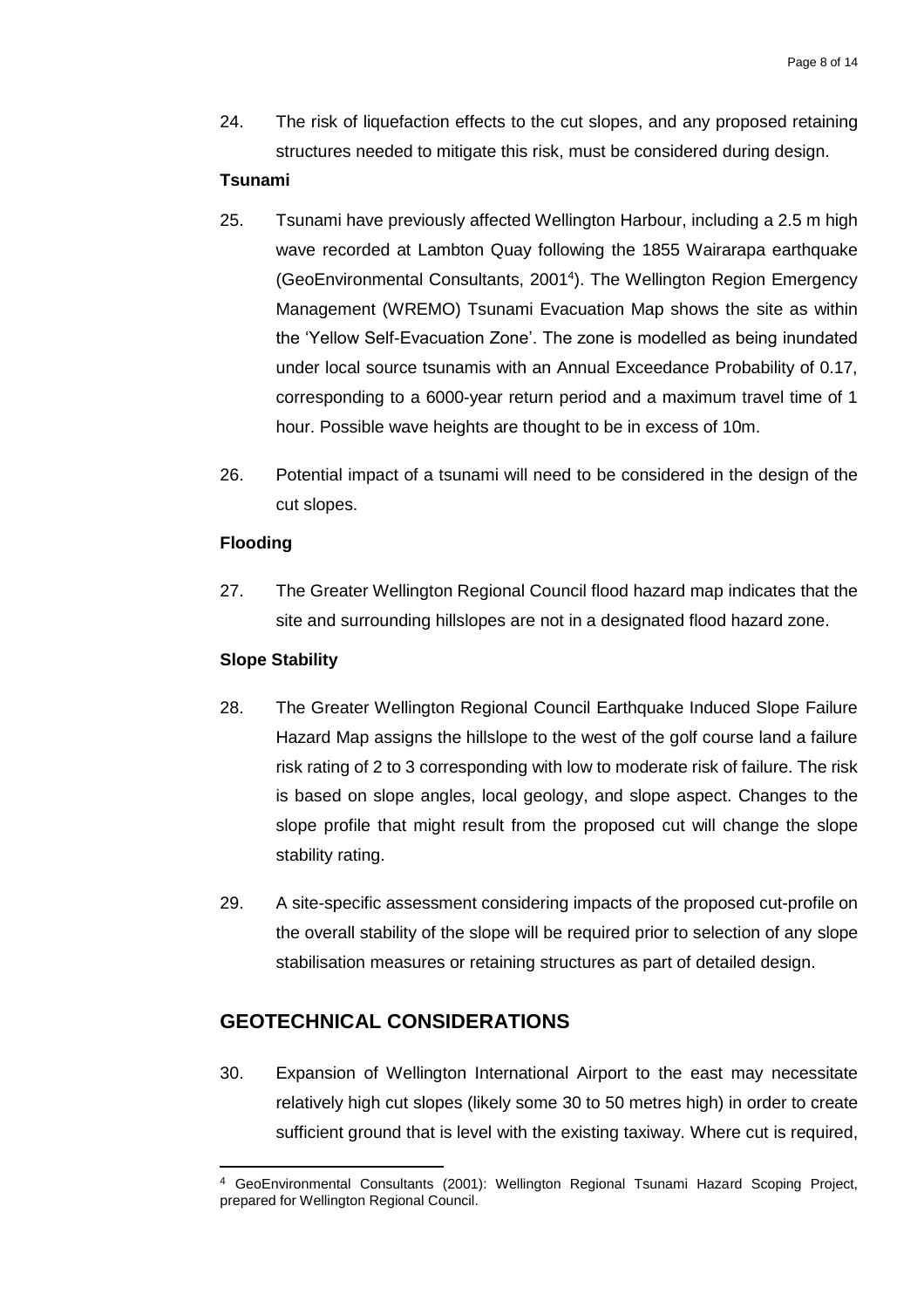WIAL will need to maintain the stability of the cut slope and to avoid or mitigate potential impacts to residential properties upslope.

- 31. Geotechnical investigations will be carried out prior to undertaking detailed design of any cut slopes, stabilising measures and/or retaining walls. At this stage the materials likely to be encountered in the cuts are inferred from the currently available information and are therefore indicative only.
- 32. Current concept designs shown in the proposed Masterplan are of a cut being retained by an approximately 500m long ( in 3 segments) and 30m high concrete retaining wall. This is a feasible engineering solution, but its final design and consideration of other slope remediation and retaining techniques will depend on a number of factors, including the materials exposed in the cut.
- 33. Factors that will need to be considered are the susceptibility of the exposed and underlying materials to liquefaction, the strength and variability of the exposed rock mass, and the extent and continuity of fractures in the rock mass.
- 34. Stability of the cut will also be governed by the angle of the cut and height of the slope created, which are likely to be controlled by the proposed realignment of Stewart Duff Drive and the geometric design of the proposed taxiway.
- 35. A range of possible retaining options that might be considered, depending on the nature of the ground, are outlined in paragraphs 36 to 41 below. A combination of these solutions may be considered if the soils vary along the length of the cut.

#### <span id="page-10-0"></span>**Benched Natural Cut Slope**

36. The cut slope could be contoured so that the natural soils and rocks are exposed. Typically, benching (on the order of 3m to 5m wide) is required. The feasibility of this option depends on the nature of the materials encountered in the slope and the angle required to achieve stability of the slope. Slope stability assessments following the geotechnical investigations would be required to assess the feasibility of this option. This option may need to be combined with other engineering techniques, such as use of rock bolts or mesh (see paragraph 38).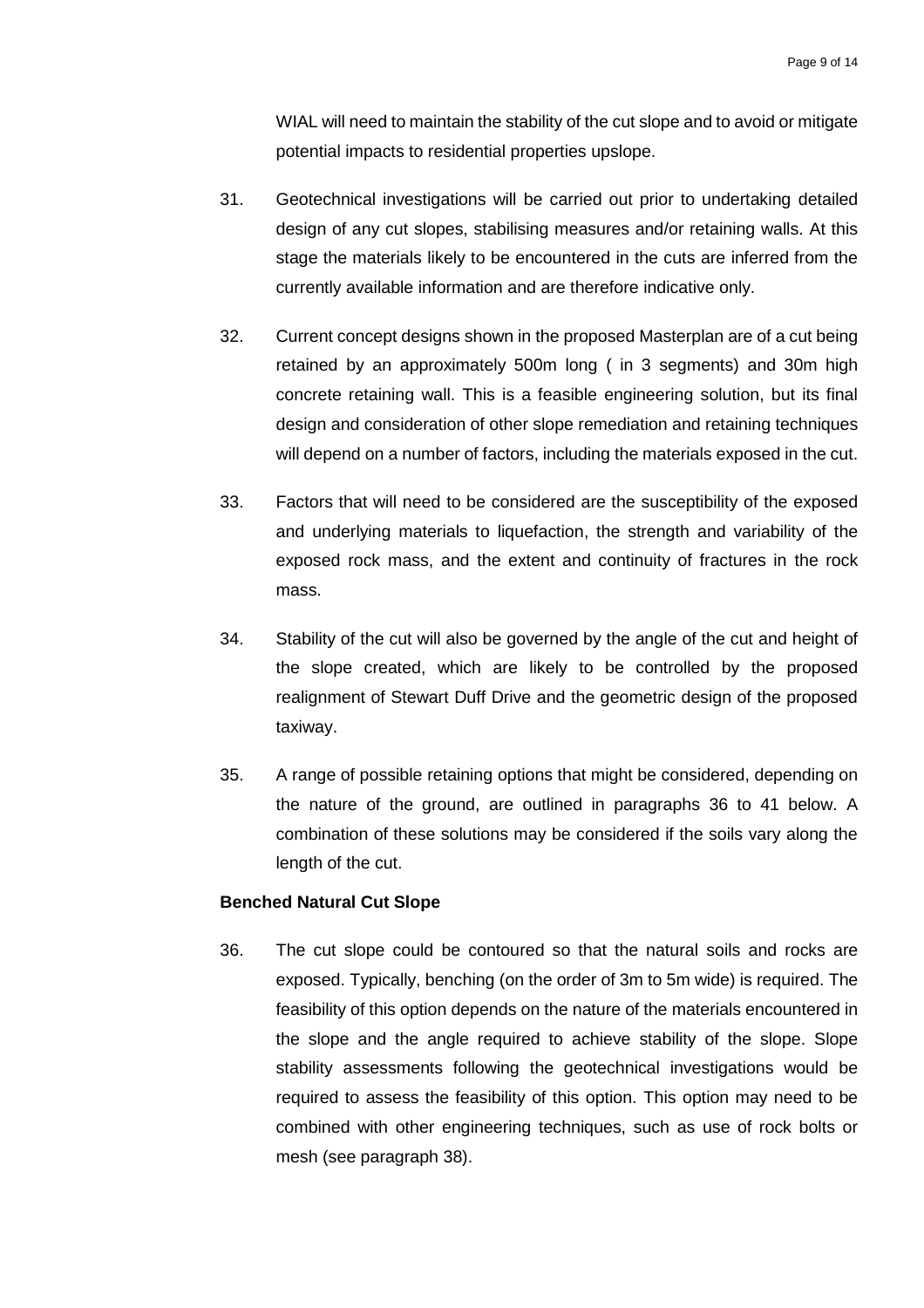#### <span id="page-11-0"></span>**Rock Stabilisation**

- 37. If greywacke makes up much of the height of the cut slopes, rock stabilisation measures such as rock bolts, anchors, shotcrete and wire mesh with catch fences, may be feasible.
- 38. Options to stabilise the cut rock slopes can be developed following a geotechnical investigation and comprehensive rock face mapping exercise and may include:
	- (a) Graduated slope cut face angles dependent on the strength of the greywacke (steeper in stronger less fractured rock and gentler in weaker more closely fractured rock or soil),
	- (b) Rock bolting or anchors, combined with face protection such as shotcrete, or wire mesh.

#### <span id="page-11-1"></span>**Mechanically Stabilised Earth (MSE) Wall**

- 39. Potential factors impacting the feasibility of this option include:
	- (a) The available space between the wall face and designated boundary may mean the required overall slope angle cannot be achieved.
	- (b) Depth to rock may limit excavation behind the wall for placement of geogrid reinforcement.
	- (c) Susceptibility of the underlying soils to liquefaction may impact the overall stability of the structure, but this could potentially be mitigated by applying ground improvement techniques.
- 40. A 'green' option consisting of a sloped front face and an erosion control blanket, behind the geogrid, can be designed to facilitate the establishment of natural vegetation.

#### <span id="page-11-2"></span>**Concrete Retaining Wall**

41. A concrete retaining wall, such as that shown in the concept drawings, may be considered where the materials encountered in the slope are considered unsuitable for the above options, or where geometric designs dictate a slope profile that is unable to be retained by other solutions. The retained height is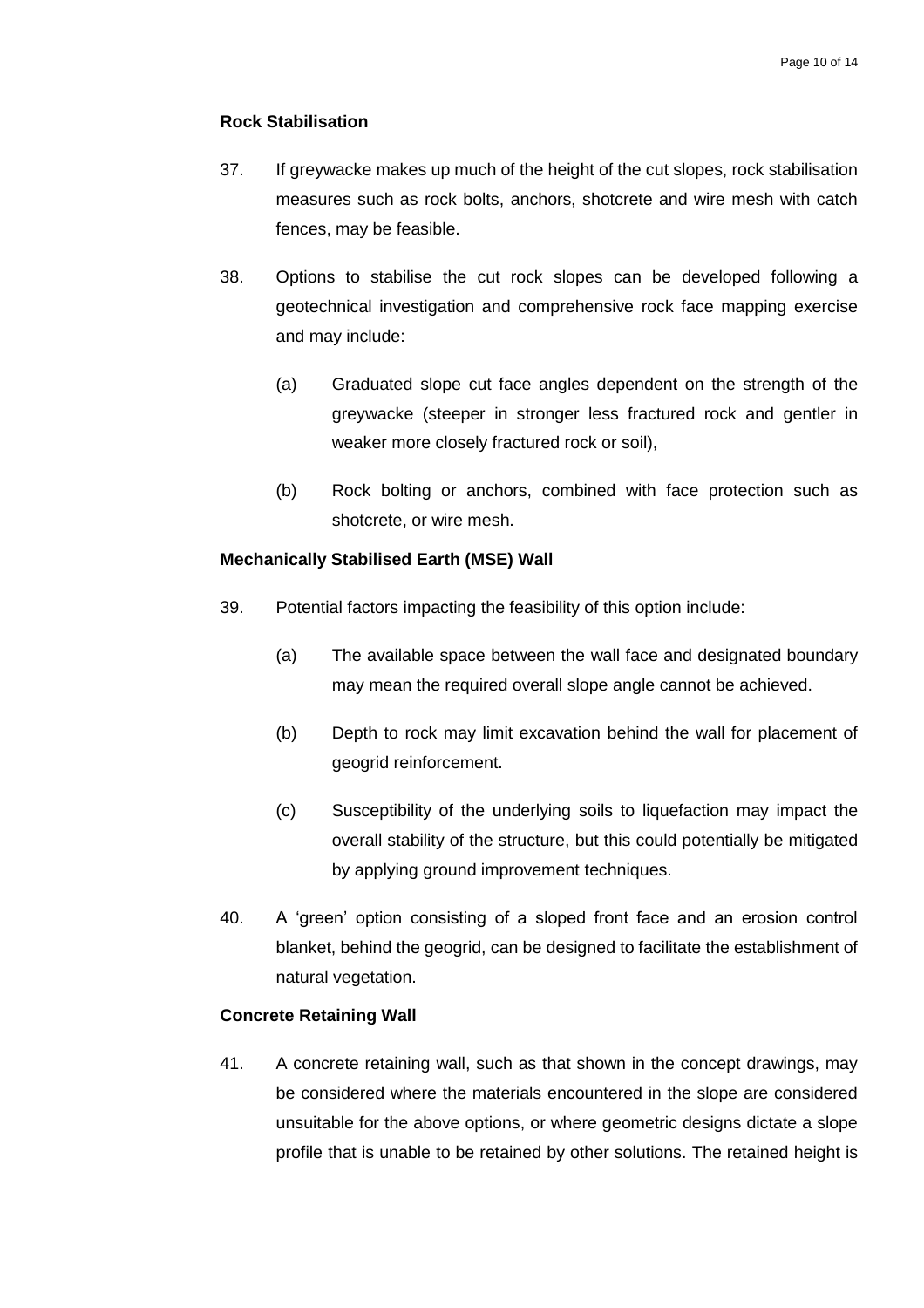such that, alternative retaining walls systems such as timber pole and panel walls are unlikely to be feasible.

### <span id="page-12-0"></span>**SUMMARY OF OPTIONS AND RECOMMENDATIONS**

- 42. A ground investigation programme will be undertaken in the location of the proposed cut slopes and retaining wall to determine the nature of soils, depth to *in-situ* rock, and liquefaction susceptibility of the materials that might be encountered in the cut-slope. The results of the investigations will be required to allow identification of feasible options for slope cut and stabilisation measures.
- 43. Analysis of the stability of the slope above the stabilised slope and/or retaining structure would be carried out to assess risk, and if appropriate, design mitigation to avoid impacts to the residential properties above and limit risks to downslope areas. The assessment will inform design which may include a rockfall catch fence and/or rock anchors/soil nails to support the soil or rock above the proposed retaining wall.
- 44. I recommend the following to be undertaken prior to any works commencing on the site and then as the development progresses:
	- (a) Intrusive geotechnical investigations, including drilling of boreholes, cone penetration testing (CPT) and geological mapping of the area.
	- (b) Geotechnical assessment of liquefaction, slope stability and effects of geotechnical hazards.
	- (c) Detailed design of cut slopes, stabilisation measures, retaining structures and rockfall fences.
	- (d) Geotechnical and geological monitoring during construction, including but not limited to; rock cut slope defect mapping, inspection of retaining wall foundations, rock anchor pull out tests and rock netting tests.

# <span id="page-12-1"></span>**EARTHWORKS AND CONSTRUCTION MANAGEMENT**

45. I understand that it is proposed that the NOR will include a condition which relates to the management of earthworks and construction activities. This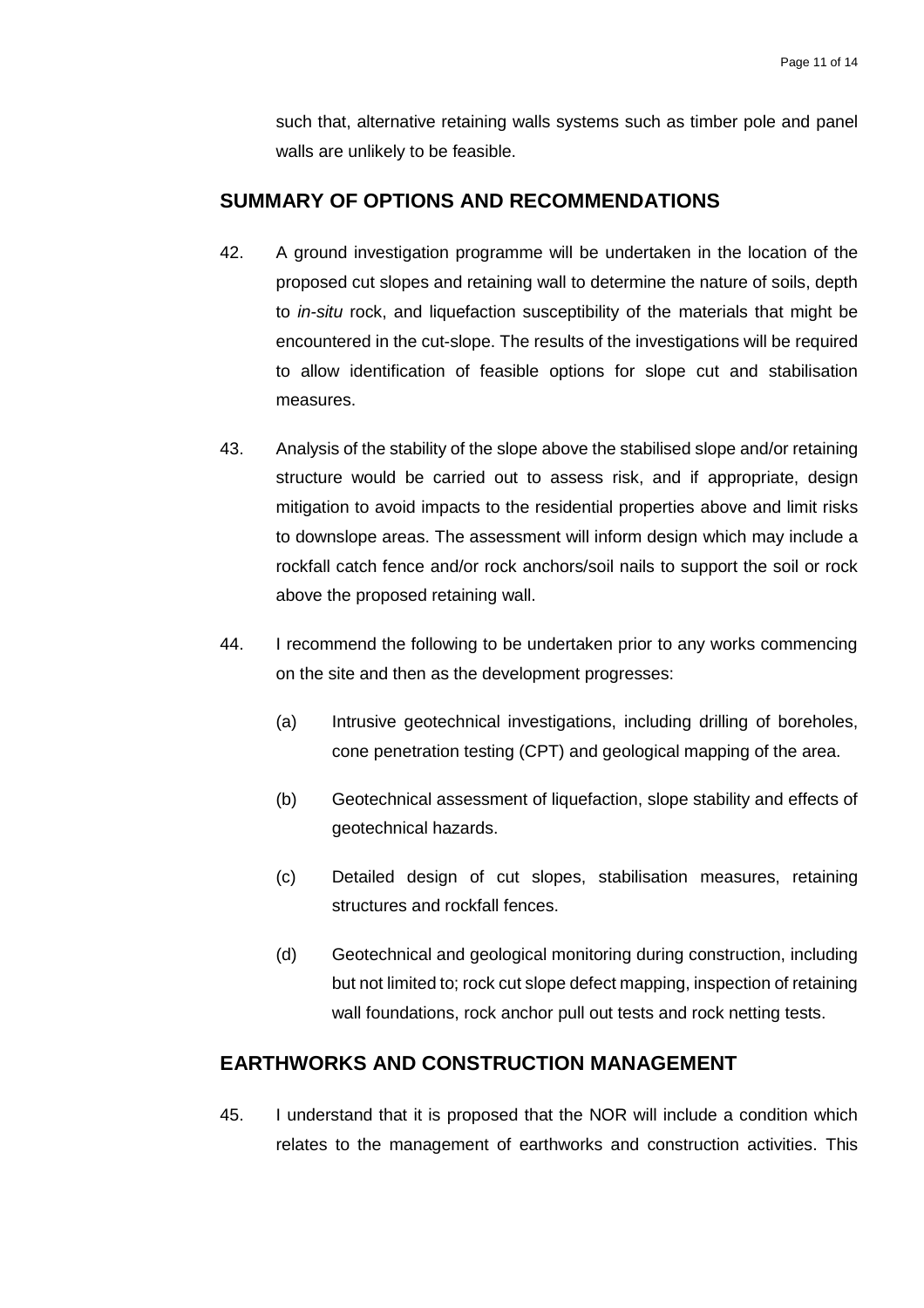condition will include an Earthworks and Construction Management Plan (**ECMP**). The Earthworks and Construction Management Plan will:

- (a) Describe the methods proposed for the development of the Designated Area and the programme for earthworks and construction activities, including any staging;
- (b) Provide details regarding the quantity of excavated material and the location in which it will be stockpiled, used elsewhere within the Airport, and/or transported from the site;
- (c) Describe what actions will be taken to manage the actual or potential effects arising from earthworks and construction activities including, but not limited to:
	- (i) Specific erosion and sediment control and stability requirements proposed on the site, management and monitoring requirements;
	- (ii) Construction noise and vibration so that it complies where practicable with the requirements of New Zealand Standard 6803:1999. Where any construction activity or work cannot comply with the New Zealand Standard 6803:1999 an understanding of the extent of the noncompliance is required to be detailed in the plan along with fit for purpose mitigation measures to properly manage the effects of any exceedances. Methods employed to assist with this during construction activities shall include, but not be limited to the identification of mitigation and management measures necessary to assist in reducing the effect of construction noise and vibration on sensitive receptors (such as the selection of construction equipment or methods, hours of operation, screening of the affected area, temporary relocation of persons directly affected);
- (d) Traffic related movements and parking.
- (e) Provide a list of key personnel and points of contact during earthworks and construction activities;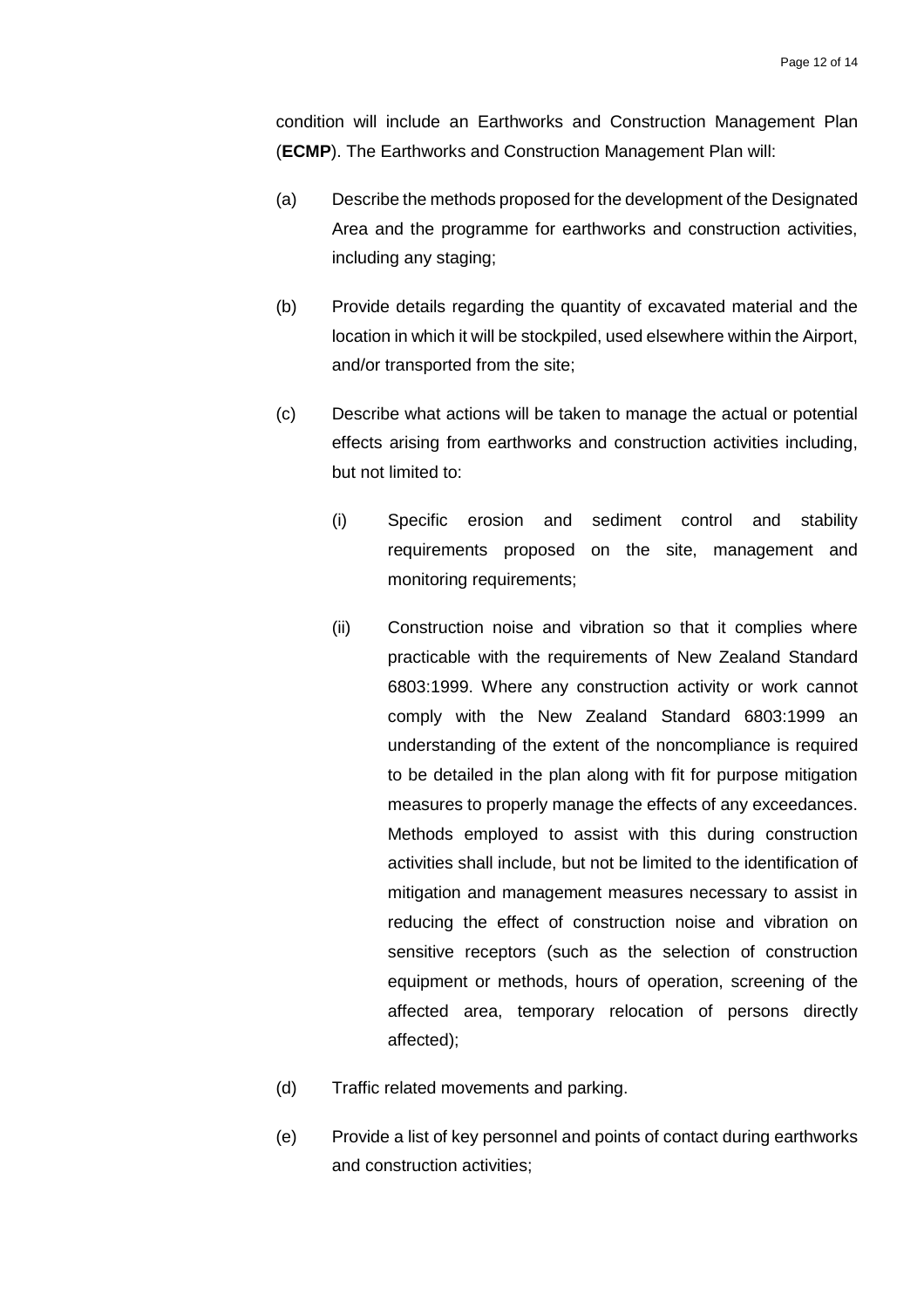- (i) Describe how adjoining landowners will be kept informed during earthworks and construction activities;
- (ii) Describe staff training and induction requirements to implement the Earthworks and Construction Management Plan;
- (iii) The establishment of a complaints procedure;
- (f) As far as practicable all fill extracted from the site shall be stored and/or utilised within land or projects being undertaken by the Requiring Authority. If the material is to be stockpiled for a period of longer than 15 days, the material shall be suitably covered and/or rehabilitated so as to not cause a dust nuisance or generate sediment runoff.
- (g) All construction related plant and equipment shall be stored within the Designated Area or other Airport land.
- 46. I consider this condition to be appropriate for managing earthworks and construction activities as the site is developed.

# <span id="page-14-0"></span>**RESPONSE TO SUBMISSIONS**

- 47. Submissions by Guardians of the Bays, Tim Jones and the WCC Environmental Reference Group have expressed concern that WIAL has not provided any information on volumes of earthworks and the effects related to construction (such as numbers of truck movements). In response to this, I note that the draft Master-Grading plan takes into account the whole of the proposed ESA area, as well as part of the Main Site Area.
- 48. Moreover, the quantity of earthworks required for the whole apron area will not occur all in one go, as WIAL will be progressing in stages (as referred above). Furthermore, the total volume of earthworks can be considered the maximum; that is, as design is refined this volume will reduce, possibly significantly. I believe the required Earthworks and Construction Management Plan, which is required to detail the quantity of material excavated and transported will appropriately manage earthworks and construction related effects.